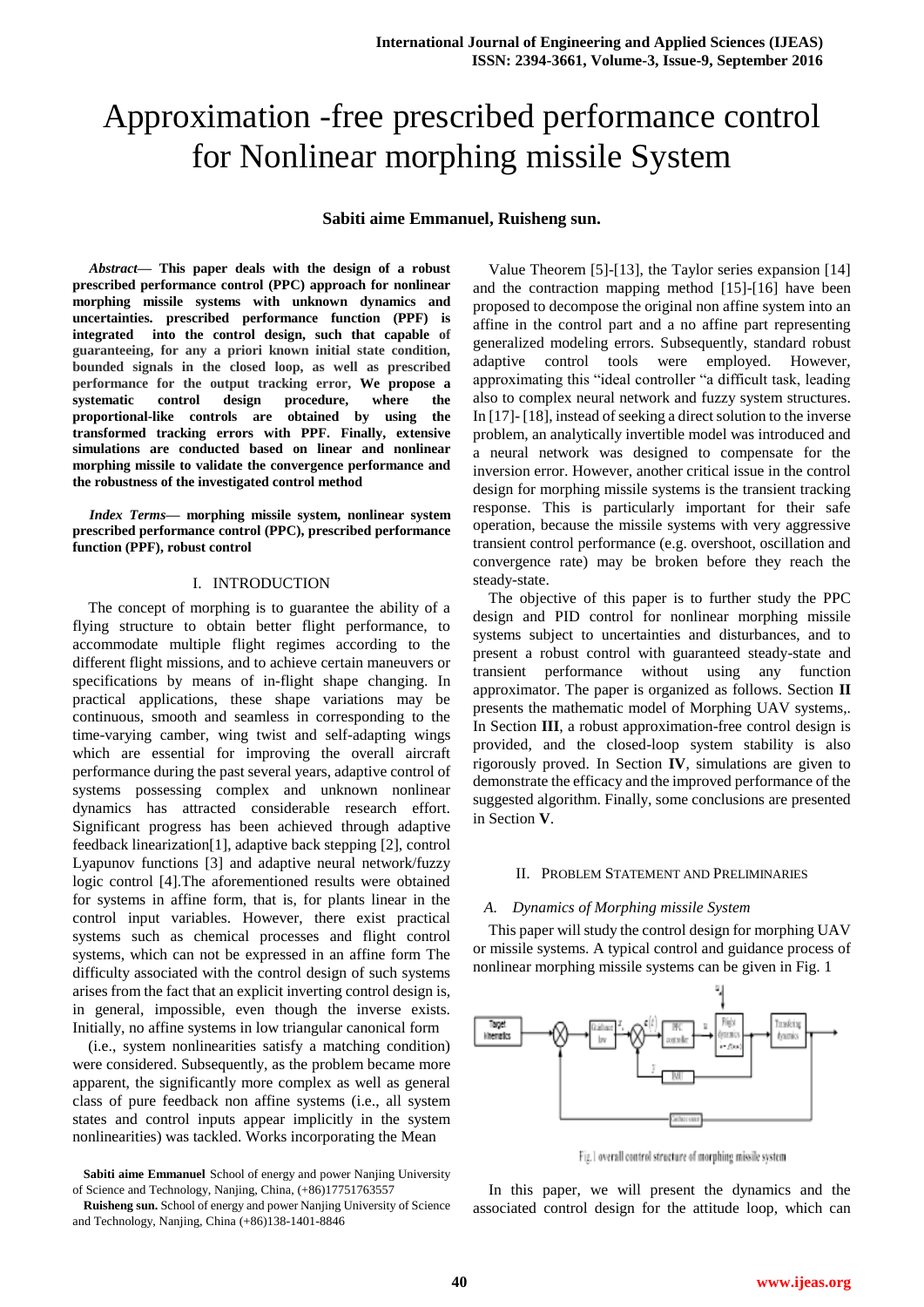make the flight dynamics to track a given reference  $x_c$ . The system states, e.g. the pitch speed  $q$  and the acceleration of the mass center  $n_y$ , are all measured by using the inertial measurement units (IMU) with three-axis gyros and three-axis accelerometer. For the purpose of control design, we consider the following nonlinear morphing missile systems in the pitch plane.

$$
\begin{cases}\nn_y = f_1(n_y, q) \\
q = f_2(n_y, q, \delta_q, d)\n\end{cases}
$$
\n(1)

Where the control input  $\delta_q$  denotes the deflection of the control surface. The nonlinear force or moment vector  $f_i(n_y, q), i = 1, 2$  are continuous functions of their

coordinates, and  $\boldsymbol{u}_{d}$  represents the model uncertainties and external disturbances imposed on the morphing UAV. It is noted that the system representation (1) is generic as it can cover versatile systems, e.g. linear systems, nonlinear systems in canonical form, strict-feedback form or pure feedback form (as shown in simulation section).

**Assumption 1** the nonlinear function  $f_i(n_y, q)$ ,  $i = 1, 2$  are continuous and there exist

unknown positive constant  $g_1, g_2 > 0$  such that

**Assumption** 1 the nonlinear : function  $f_i(n_y, q)$ ,  $i = 1, 2$  are continuous and there exist

unknown positive constant  $g_1, g_2 > 0$ such that

unknown positive constant 
$$
g_1, g_2 > 0
$$
 such that  $\frac{-\delta}{d}$   
\n
$$
\frac{\partial f_1(n_y, q)}{\partial q} \ge g_1, \frac{\partial f_2(n_y, q, \delta_q, d)}{\partial q} \ge g_2, \forall (n_y, q, \delta_q, d) \in \mathbb{R}^3
$$
\nMoreover the

Moreover, the

Signs of 
$$
\frac{\partial f_1(n_y, q)}{\partial q}
$$
 and  $\frac{\partial f_2(n_y, q, \delta_q, d)}{\partial q}$  are strictly

positive or negative. Without loss of generality, we assume they are all positive in this paper

**Remark 1**: Assumption 1 indicates that the control in put gains must be non zero for all  $t>0$ . This a well known controllable condition in the control system designs .this condition can be fulfilled in most practical systems(e.g. morphing system (1)and this not stringent .moreover ,in contrary to a variable control methods for system (1),we we do need any precise knowledge of the system nonlinearities or even of their upper bounds. The objective of the control design is to find an appropriate control input  $\delta_q$  such that (1) the system output  $n_y$  tracks a given command  $x_c$  to achieve the desired guidance;2)transient and steady-state response of the tracking error  $e_1(t) - n_y(t) - x_c(t)$  can be ensured

# **B. Prescribed Performance Function**

within a given prescribed set.

As stated in above, the control design can characterize both, the transient and steady-state error response, e.g. the error convergence rate, maximum overshoot and the allowable steady-state error. Thus, we will further explore the idea of PPC. The basic principle is to introduce a PPF and the associated error transform. However, the nonlinear system dynamics should be fully known or estimated in terms of function approximators. This issue will be tackled by introducing a new approximation-free control scheme with low complexity in this paper. We first introduce the following positive decreasing smooth function  $\rho(t)$ :  $R^+ \rightarrow R^+$  as PPF

$$
\rho(t) = (\rho_0 - \rho_\infty)e^{-lt} + \rho_\infty \tag{2}
$$

Where  $\rho_0$ ,  $\rho_{\infty}$  and  $\iota$  are all positive constants selected by the designers which determine the initial error bound, ultimate error bound and the convergence speed,

Respectively apparently, the PPF (2) fulfills the following conditions

(i) 
$$
\rho(t)
$$
 is positive and decreasing;  
\n(i)  $\lim_{t \to \infty} \rho(t) = \rho_{\infty} > 0$ ,  $\lim_{t \to 0} \rho(t) = \rho_0$ 

Thus, the control design objective



Figure **2. Prescribed tracking error bound** With  $\rho(t) = (\rho_0 - \rho_\infty)e^{-lt} + \rho_\infty$ 

The constant  $\rho_{\infty}$  represents the maximum allowable size of the tracking error  $e_1$  in the steady-state, the decreasing rate  $l$ introduces a lower bound on the required convergence speed of  $e_1$ , and the maximum overshoot is determined by min { $\delta \rho_0$ ,  $\underline{\delta} \rho_0$ }, which may even be set as zero by setting  $\delta$ ,  $\delta = 0$ . Thus, the performance function  $\rho$  (*t*) and the constants  $\rho_0$ ,  $\rho_{\infty}$ , l, and  $\delta$ ,  $\underline{\delta}$  can be appropriately selected to specify both the transient and steady-state performance of  $e_1$  . Moreover, to solve the control problem with prescribed performance (3), an error transform will be introduced by transforming the condition (3) into an equivalent "unconstrained". For this purpose, we define a smooth, strictly increasing function of the transformed error  $\lambda_i(t) \in R$  such that:

(i) 
$$
\underline{\delta} < s(\lambda_i) < \overline{\delta}, \forall \lambda_i \in L_\infty
$$
  
\n(ii)  $\lim_{\lambda_i \to +\infty} s(\lambda_i) = \overline{\delta} \text{ and } \lim_{\lambda_i \to -\infty} s(\lambda_i) = -\underline{\delta}$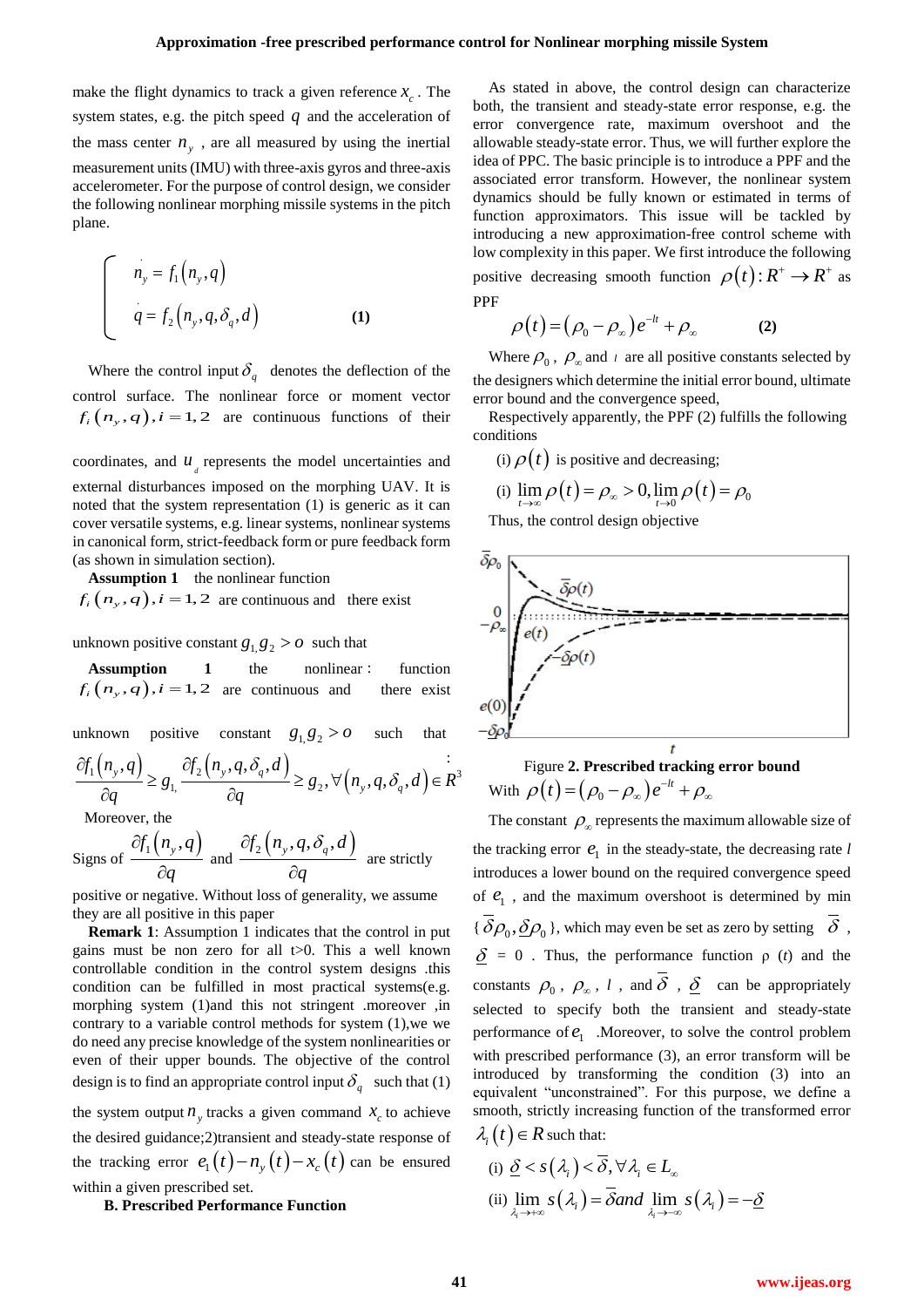$e_2(t)$ 

In the subsequent control design, we will use the following function:

1) can be achieved by retaining 
$$
e(t)
$$
 within a predefined  
set by using  $\rho(t)$  which can be given as  
 $=-\underline{\delta}\rho(t) < e_1(t) < \overline{\delta}\rho(t)$ ,  $\forall t > 0$  (3)

Where  $\delta, \delta \geq 0$  are all positive constants. In figure 2 with an exponentially decaying performance function

$$
S\left(\lambda_i\right) = \frac{\overline{\delta}e^{\lambda_i} - \underline{\delta}e^{\lambda_i}}{e^{\lambda_i} + e^{-\lambda_i}}
$$
\n(4)

Since  $s(\lambda_i)$  is strictly monotonic increasing, the inverse

function of  $s(\lambda_i)$  exists and can be given as:

$$
\varepsilon_i = s^{-1} \left[ \lambda_i \right] = \frac{1}{2} \ln \left( \frac{\underline{\delta} + \lambda_i}{\overline{\delta} - \lambda_i} \right) \tag{5}
$$

# III. PRESCRIBED PERFORMANCE CONTROL DESIGN

In this section, we will design a control to guarantee both the transient and steady-state performance, where the widely used functional approximation is avoided

## **A. Controller Design**

Since the studied system (1) is not in the standard canonical form, a recursive design procedure will be conducted to achieve the control objective. This can be processed as:

**Step 1**: Define the output tracking error:

$$
e_1(t) = n_y(t) - x_c(t)
$$
 (6)

Then we design the transformed error as

$$
\varepsilon_1(t) = s^{-1}(\lambda_1(t)) \tag{7}
$$

Where  $\lambda_1(t) = \frac{e_1(t)}{2}$  $\mathbf{e}_{1}(t) = \frac{e_{1}(t)}{\rho_{1}(t)}$  $e_1(t)$  $\lambda_1(t) = \frac{e_1(t)}{e_1(t)}$  is the normalized output

error by using a similar PPF defined in (3) as  
\n
$$
\rho_1(t) = (\rho_{10} - \rho_{1\infty})e^{-l_1 t} + \rho_{1\infty}
$$
\n(8)

Where the constant  $\rho_{10}$ ,  $\rho_{1\infty}$  and  $l_1$  are all positive, and  $\rho_{10}$  , can be set to fulfill  $|e(0)| < \rho_{10}$  In this case,

One may verify from (5) and (7) such that

$$
\varepsilon_1 = s^{-1}\left(\lambda_1\right) = \frac{1}{2}\ln\left(\frac{\underline{\delta} + \lambda_1}{\overline{\delta} - \lambda_1}\right) \tag{9}
$$

We can introduce an intermediate control

$$
q_d = -k_1 \varepsilon_1 = -\frac{k_1}{2} \ln \left( \frac{\underline{\delta} + \lambda_1}{\overline{\delta} - \lambda_1} \right) \tag{10}
$$

Where  $k_1 > 0$  is the control gain, which can be set as appositive constant

**Step 2**: Define the intermediate control error as:

$$
e_2(t) = q(t) - q_d(t)
$$
 (11)

 Where is the desired intermediate control given in (10) Similar to Step 1, we design the normalized error as

 $(t) = \binom{e_2(t)}{2}$  $e_2(t) = \frac{e_2(t)}{2\rho_2(t)}$  $\lambda_2(t) = \frac{e_2(t)}{\rho_2(t)}$  with  $\rho_2(t)$  being a PPF given by  $\rho_2(t) = (\rho_{20} - \rho_{2\infty})e^{-l_2t} + \rho_{2\infty}$  **(12)**  Where  $\rho_{20}$ ,  $\rho_{2\infty}$ , and  $l_2$  are all positive constant, and  $\rho_{20}$  is set to fulfill  $|e_2(0)| < \rho_{20}$  Thus, the transformed error of  $s(\lambda)$  is defined as  $\left(\lambda_2\right) = \frac{1}{2} \ln \left(\frac{\frac{\partial^2}{\partial \lambda_2}}{\overline{\delta} - \lambda_2}\right).$  $\overline{c}$  $\varepsilon_2 = s^{-1}(\lambda_2) = \frac{1}{2} \ln \left( \frac{\frac{\delta + \lambda_2}{\delta - \lambda_2}}{\frac{\delta - \lambda_2}{\delta}} \right)$  $= s^{-1} (\lambda_2) = \frac{1}{2} \ln \left( \frac{\delta + \lambda_2}{\delta - \lambda_2} \right)$  where the error transform function  $s(\lambda_2)$  is described in (5). Finally, a realistic control can be designed as

$$
\delta_q = -k_2 \varepsilon_2 = -\frac{k_2}{2} \ln \left( \frac{\underline{\delta} + \lambda_2}{\overline{\delta} - \lambda_2} \right)
$$
 (13)

Where  $k_2 > 0$  is a positive constant control gain.

It is shown that the above recursive design procedure follows a similar design principle to backstepping approaches .so that it can be easily extended to high order systems .moreover ,the suggested control formulations (10)and (13) are proportional-like controls with the normalized errors  $\lambda_i(t)$  and the error transform function  $\varepsilon_i = s^{-1}(\lambda_i)$ . Another salient feature of the proposed control (13) with (10) is that no precise knowledge of system nonlinearities or their upper bounds are required. Consequently, the widely used function approximates are not necessary In this sense, the overall control implementation has significantly reduced complexity.

**Remark 2**: In this paper, the control objective is to guarantee the predefined transient and steady-state performance (3) for the output tracking error  $e_1(t)$  We also introduce an intermediate control error  $e_2(t)$  in (10) with PPF, which can help to improve the overall control response. Moreover, the initial conditions  $|e(0)| < \rho_{10}$ and  $|e_2(0)| < \rho_{20}$  are required in the following stability analysis, which can be trivially fulfilled by selecting appropriate PPF parameters  $\rho_{10}$  and  $\rho_{20}$ .

## **B. Stability analysis**

This subsection will study the closed-loop system stability and the convergence of the presented control schemes. Before we present the main results of this paper, the following lemma is introduced :

**Lemma 1:** If the transformed errors  $\varepsilon_i = s^{-1}(\lambda_i)$  are bounded,  $|\varepsilon_i| \leq \varepsilon_{Mi}$  hold for positive constants  $\varepsilon_{Mi} > 0$ , then  $-\underline{\delta} \rho_i(t) < e_i(t) < \overline{\delta} \rho_i(t)$ ,  $\forall t > 0$ 

**Proof**: From the definition and property of the error transform function (5), we take the inverse logarithmic function and know that

$$
e^{2\varepsilon_i} = \frac{\underline{\delta} + \lambda_i}{\overline{\delta} - \lambda_i} \tag{14}
$$

This further implies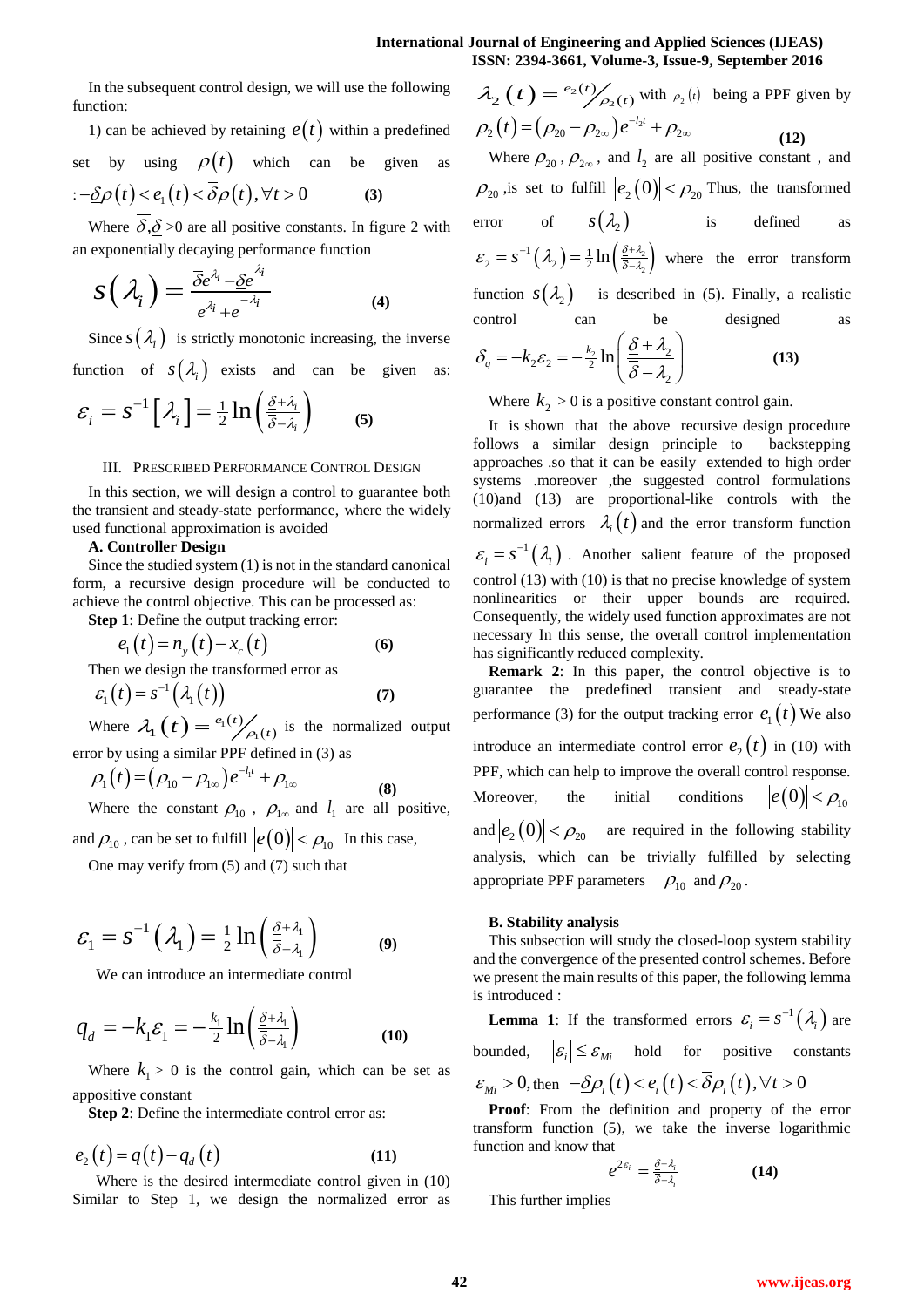$$
-\underline{\delta}<\tfrac{e^{-\varepsilon_{Mi}}\bar{\delta}-\underline{\delta}}{e^{-\varepsilon_{Mi}}+1}\leq\lambda_i\left(t\right)\leq\tfrac{e^{-\varepsilon_{Mi}}\bar{\delta}-\underline{\delta}}{e^{-\varepsilon_{Mi}}+1}<\overline{\delta}
$$

Consequently, from the fact  $\lambda_i(t) = e_i(t)/\rho_i(t)$  one may verify that  $-\underline{\delta}\rho_i(t) < e_i(t) < \overline{\delta}\rho_i(t)$ ,  $\forall t > 0$  holds. This completes the proof. Now, the main results of this paper can be summarized as follows

**Theorem 1:** For nonlinear system (1), we design an approximation-free control (13) with (10), if the initial condition fulfills  $-\rho_i(0) < e_i(0) < \rho_i(0)$ , then all signals in the closed-loop system are bounded, and the output tracking error  $e_1(t) = n_y(t) - x_c(t)$  can be retained within a prescribed set defined in (3).

# IV. SIMULATIONS

In this section extensive simulations are presented to validate the suggested control algorithms and to show the improvement of the control performance in comparison to standard PID control and feedback linearization control.

## **A. Linear Missile System**

.

We first validate the performance of the proposed controller by using a linear morphing missile

system: 
$$
x = Ax + Bu
$$
  
\n
$$
x = \begin{bmatrix} x_1 \\ x_2 \end{bmatrix} = \begin{bmatrix} n_y \\ q \end{bmatrix}, A = \begin{bmatrix} -a_{34}n_y & \frac{v}{g}a_{34} \\ \frac{g}{v} \frac{a_{24}}{a_{34}} & a_{22} \end{bmatrix}, B = \begin{bmatrix} 0 \\ a_{25} \end{bmatrix}
$$

**(15)** Where the system parameters are defined as  $a_{34} = 1.37135s^{-1}$  $a_{24} = -45.5462 s^{-2}$ ,  $a_{22} = -0.1504s^{-1}$ ,  $a_{25} = 59.7238s^{-2}$ ,  $V = 204m/s$ ,  $g = 9.8 m / s^2$  clearly, the proposed (13)system (15) is a linear system, which can be taken as a specific form of the model (1). The initial conditions of the proposed controller are set  $x = [0,0]^T$ , and the PPF is,  $\overline{\delta} = 1$ ,  $\underline{\delta} = 1$ , and the control gain is  $k_i = 1$  A unit step signal  $x_c = 1$  is adopted as the reference Figs. 3-5 give the control responses of the morphing missile system with the proposed PPC and a standard PID control  $\delta_z = 1.0e_1 + 0.1 \int e_1 dt + 0.5 e_1$ )From Fig. 3 and Fig. 4, it shows that the system states *y n* and *q* can accurately and quickly track the control command. Moreover, a fairly satisfactory tracking error response can be achieved with the proposed PPC as shown in Fig. 5, i.e. the tracking error converges to a small neighborhood of zero where the transient response can be retained within the predefined

performance bound. However, the predefined transient bound cannot be guaranteed with the standard PID control, i.e. PID control produces large overshoot, which violates the given bound. Finally, it is shown in Fig. 6 that the control signal of the proposed control is bounded and smoother than that of PID control.



Figure: 6 control signals

### **B. Nonlinear Missile System**

 To show the ability of the suggested control scheme for nonlinear systems, we carry out simulations by using the following nonlinear dynamic missile system as:

$$
x = f(x) + g(x)u
$$

.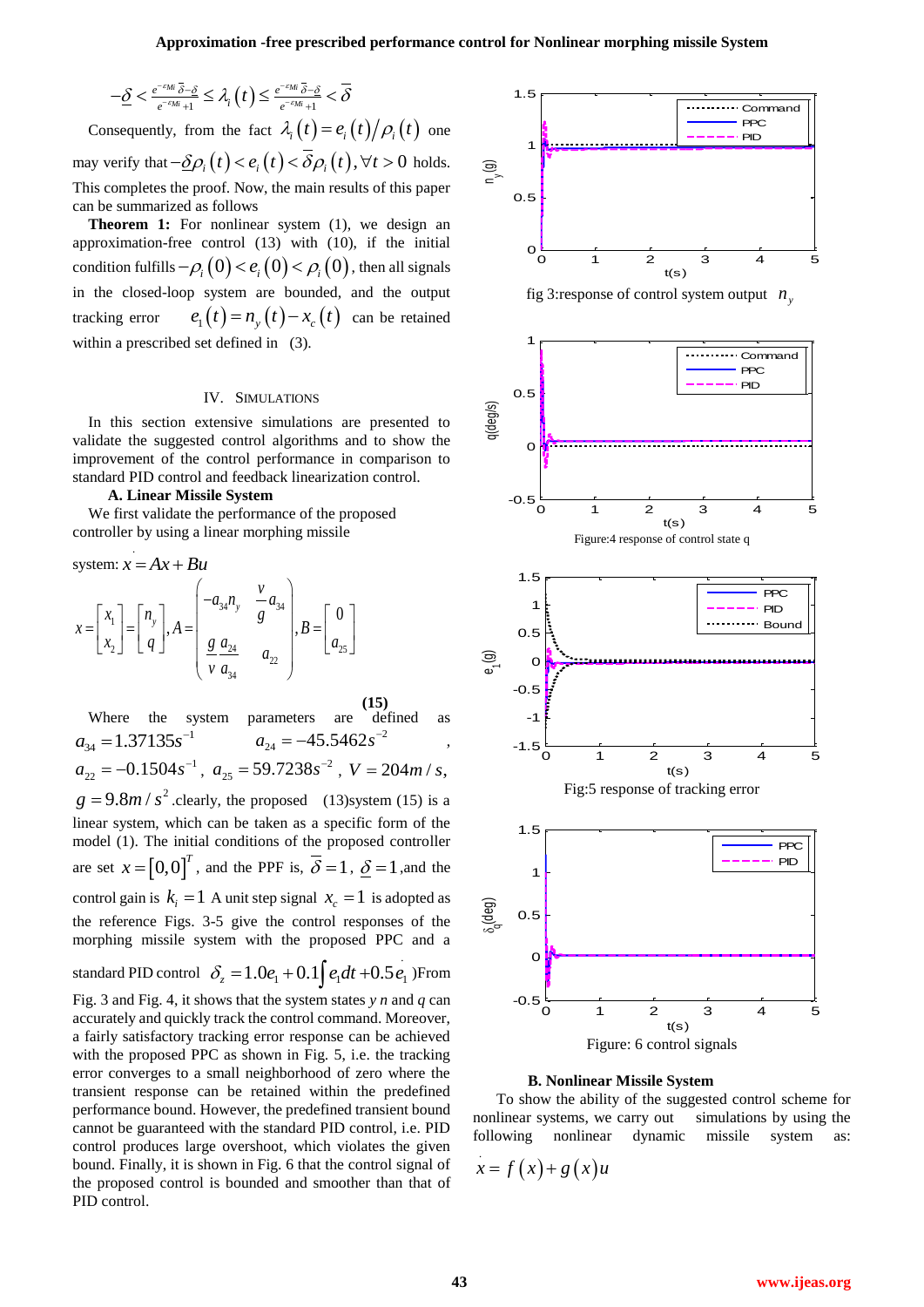$$
x = \begin{bmatrix} x_1 \\ x_2 \end{bmatrix} = \begin{bmatrix} n_y \\ q \end{bmatrix}, f(x) = \begin{bmatrix} -a_{34}n_y + \frac{V}{g}a_{34}q \\ \frac{g}{V} \frac{a_{24}}{a_{34}}n_y + a_{243} \left( \frac{g}{Va_{34}}n_y \right)^3 + a_{22}q \end{bmatrix} \quad \overbrace{\text{sgn}}_{\text{ge}}
$$
\n
$$
g(x) = \begin{bmatrix} 0 \\ a_{25} \end{bmatrix}, u = \delta_q \quad (16)
$$

Where  $a_{243} = 10^6 s^{-6}$  It can be verified that the system (16) is indeed a strict-feedback nonlinear system. In this case, to fulfill the initial conditions and for fair comparison, the PPF parameters and other control parameters are all the same as those used in Case A, and the other parameters are the same as case 4.1. Moreover, we also test the feedback linearization (FL) control, which is given as  $e_1 = x_1 - x_c$ ,  $e_2 = x_2 - x_c$ ,  $s = [A \ 1][\rho \ \rho]$ 

$$
s = [A,1][e1, e2]
$$
 and  

$$
u = \frac{1}{g(x)}[-ks - f(x) + x_c - [0, A][e1, e2]T]
$$
 with

parameters  $A = 4$ ,  $k = 4$ 

Figs. 7-10 illustrate the control response of the morphing missile system (16) with PID control, feedback linearization control and the developed PPC scheme. From Fig. 7 and Fig. 8, it is shown that the profiles of  $n_y$  and  $q$  with the presented controller can accurately track the given commands, while both the transient and steady-state performance can be retained with the help of the used PPF (Fig. 9). On the other hand, the used PID controller leads to an aggressive transient response with fairly large overshoot although the convergence rate is faster than other two controllers. This may be because a large proportional gain is used in this case, which may result in oscillated control signal (Fig. 10). Moreover, the control response (i.e. output and control signal) of feedback linearization control is fairly smooth compared to the proposed control, although the transient convergence speed is slower than PPC as shown in Figs.9. However, it should be noted that the precise dynamics of system (16) should be fully known and used in this feedback linearization control scheme. Nevertheless, the proposed PPC in this paper does not use any information of the studied system. The simulation results illustrate the efficacy of the proposed robust approximation-free control, even with fully unknown nonlinear dynamics



Figure 7: response of control system output  $n_y$ 



#### **With External Disturbance**

In order to test the robustness of the proposed control approach, we assume that the studied morphing UAV system  $(16)$  is perturbed with unknown disturbances, where  $d(t)$  is set as a uniform distribution signal with zero mean values. Figs. 11-14 show the comparative simulation results of the aforementioned two controllers (e.g.PID control, and PPC). Fig. 11 and Fig. 12 provide the response of the controlled system output and state with the two control methods. One may find that the proposed PPC can successfully compensate for the effects of both the nonlinearities and disturbance, and thus guarantee the predefined transient and steady-state convergence performance. However, PID control leads to significant tracking error; thus, we can conclude that the proposed PPC control can achieve better tracking performance although the required control signal (Fig. 14) has fair oscillations for necessarily compensating the disturbances.